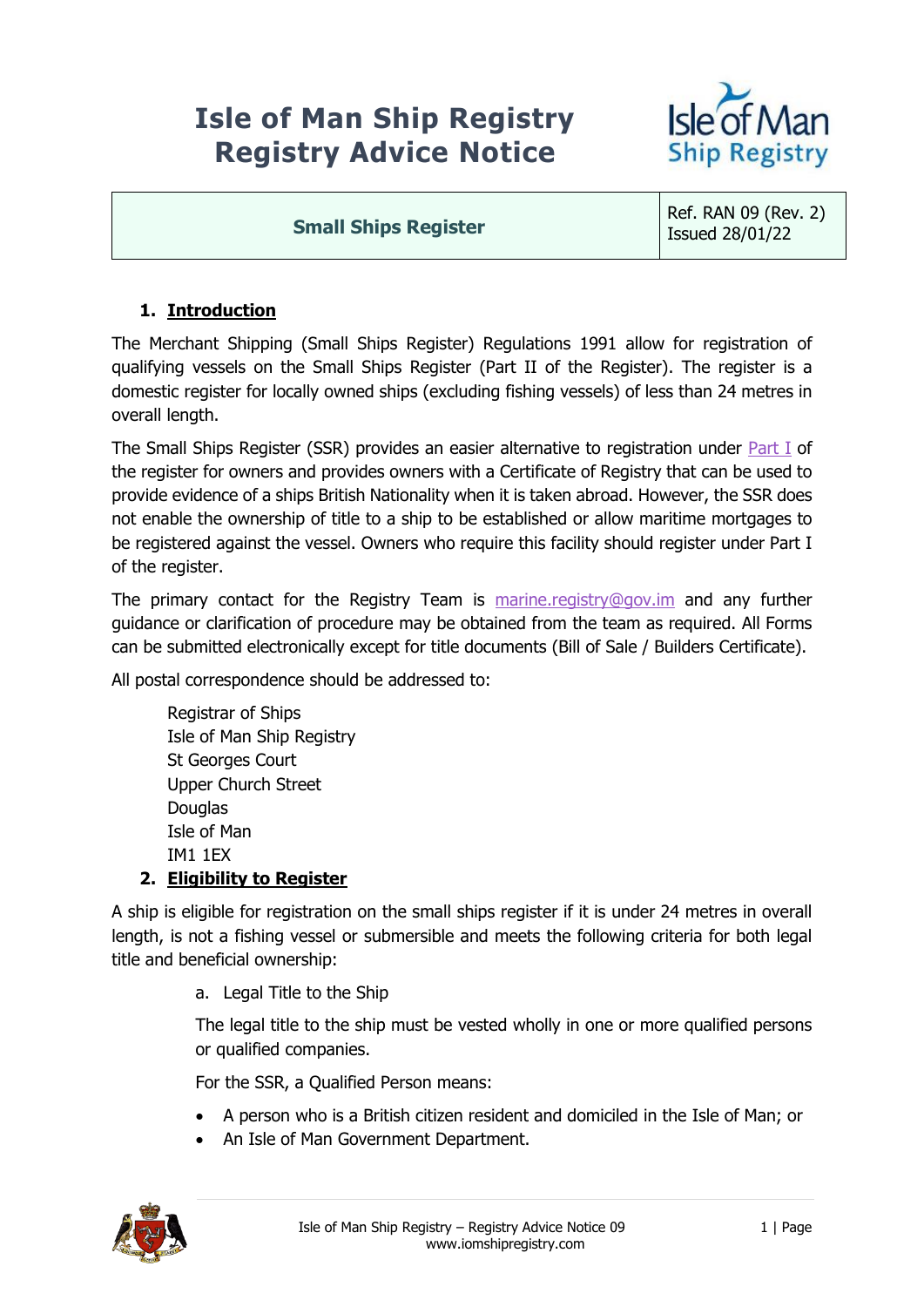A Qualified Company means:

- A company which is incorporated in the Isle of Man AND has its principal place of business in the Isle of Man; and
- A company with at least 75% of its shares (taken as a whole), and of each class of its shares is legally and beneficially owned by one or more qualified persons or companies; and
- A company which has at least 75% of its directors as qualified persons.
- b. Beneficial Ownership The vessel must be beneficially owned:
- Not less than 75% of the interest in the vessel to be beneficially owned by one or more qualified persons; or
- Wholly by a qualified company or companies; or
- By one or more qualified companies and, as to not less than 75% of the remainder of the property in the vessel, by one or more qualified persons.

# **3. Registration Procedure**

Applicants wishing to register a vessel on the Small Ships Register should complete and return to the Registry Team:

- [SSR 01](https://www.iomshipregistry.com/media/1157/ssr-01-application-to-register-a-small-ship-and-re-registration.pdf) for an individual applicant
- [SSR 01A](https://www.iomshipregistry.com/media/1158/ssr-1a-application-by-a-body-corporate-to-register-a-small-ship-and-re-registration.pdf) for a body corporate

The application must be accompanied by a [Bill of Sale](https://www.iomshipregistry.com/media/1908/reg-11-bill-of-sale.pdf) and [Builder's Certificate](https://www.iomshipregistry.com/media/1101/reg-12-builders-certificate.pdf) (as appropriate) and in the case of:

- An Individual A copy of their Passport and a recent Utility Bill
- A Body Corporate A Certificate of Incorporation

Where a vessel has been previously registered with a different administration please include a Deletion Certificate.

The Ship Registry retains the right not to register a ship bearing an undesirable name. These include names that may cause confusion in an emergency such as "Lifeboat" or "Mayday", prefixes such as "FV" or "HMS" and names that could be regarded as offensive. Where the owner wishes to submit a request to change a ships name please refer to Form [REG 02.](https://www.iomshipregistry.com/media/1147/reg-02-application-for-permission-to-change-a-name-of-a-ship.pdf)

If a vessel is currently registered under Part I of the register, under the United Kingdom Shipping Register or the Register of the Channel Islands; at a port in the Isle of Man, United Kingdom or Channel Islands, that registration may be closed and the ship registered on the SSR provided that no mortgage or certificate of mortgage or sale are recorded as affecting the ship or the shares of the ship. Please contact the Registry team where this facility is required.

Where the applicants name and the name of the owner on the Part I register differ, the applicant must provide a Statement of Entitlement (Form SSR 02) signed by the present beneficial owner(s), and satisfactory evidence of ownership (e.g. Bill of Sale).

## **4. Measurement**

As part of the application on Form SSR 01 the overall length of the vessel must be measured. It is acceptable for the owner to take this measurement themselves. The overall length is measured as the distance between the foreside of the foremost fixed permanent structure and the aftside of the aftermost fixed permanent structure.